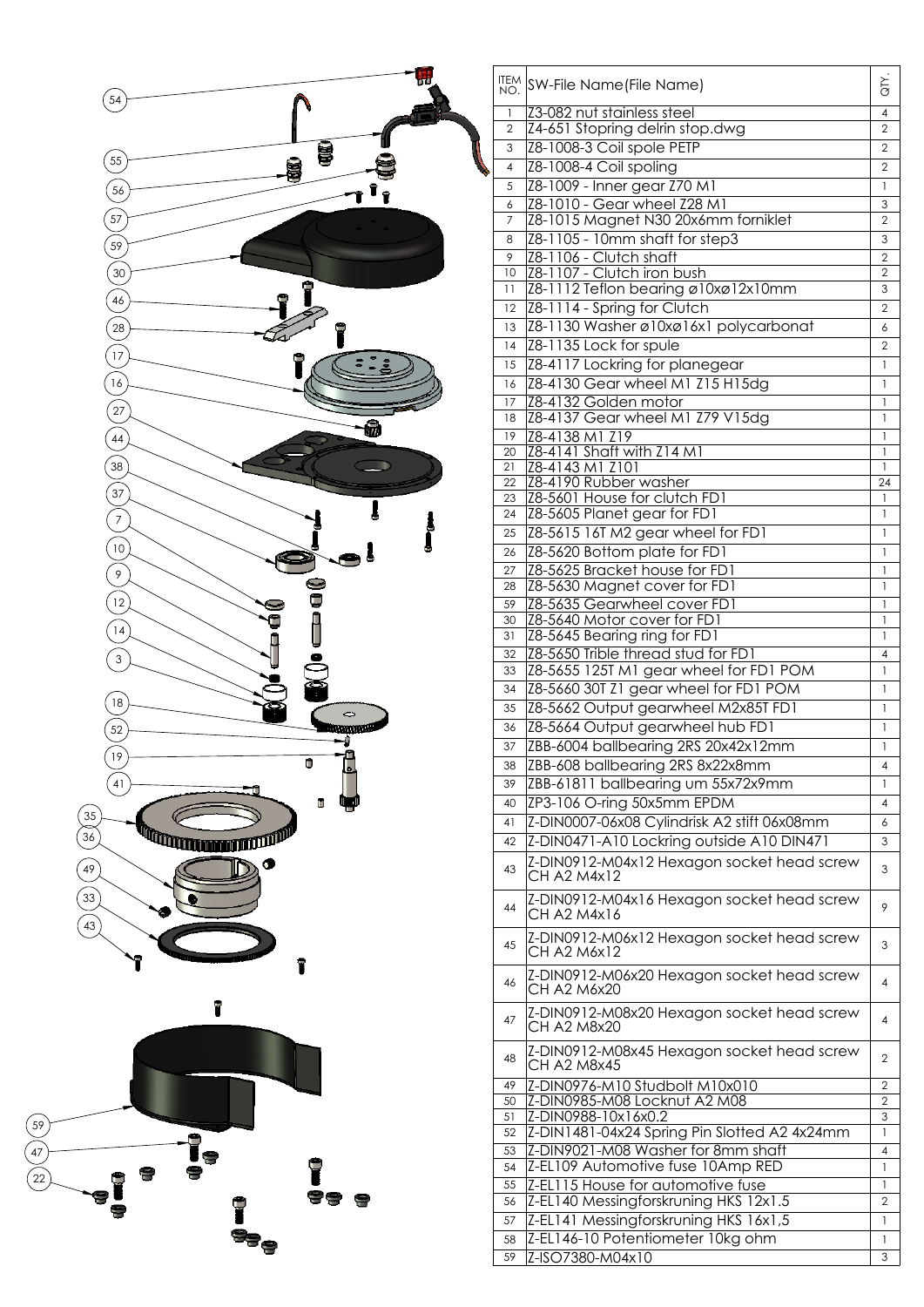

|                | ITEM SW-File Name (File Name)                                 | $\overline{G}$     |
|----------------|---------------------------------------------------------------|--------------------|
| $\mathbf{1}$   | Z3-082 nut stainless steel                                    | $\overline{4}$     |
| $\overline{2}$ | Z4-651 Stopring delrin stop.dwg                               | $\overline{2}$     |
| 3              | Z8-1008-3 Coil spole PETP                                     | $\overline{2}$     |
| $\overline{4}$ | Z8-1008-4 Coil spoling                                        | $\overline{2}$     |
| 5              | Z8-1009 - Inner gear Z70 M1                                   | $\mathbf{1}$       |
| 6              | Z8-1010 - Gear wheel Z28 M1                                   | 3                  |
| $\overline{7}$ | Z8-1015 Magnet N30 20x6mm forniklet                           | $\overline{2}$     |
| 8              | Z8-1105 - 10mm shaft for step3                                | 3                  |
| 9              | Z8-1106 - Clutch shaft                                        | $\overline{2}$     |
| 10             | Z8-1107 - Clutch iron bush                                    | $\overline{2}$     |
| 11             | Z8-1112 Teflon bearing ø10xø12x10mm                           | 3                  |
| 12             | Z8-1114 - Spring for Clutch                                   | $\overline{2}$     |
| 13             | Z8-1130 Washer ø10xø16x1 polycarbonat                         | 6                  |
| 14             | Z8-1135 Lock for spule                                        | $\overline{2}$     |
| 15             | Z8-4117 Lockring for planegear                                | $\mathbf{1}$       |
| 16             | Z8-4130 Gear wheel M1 Z15 H15dg                               | $\mathbf{1}$       |
| 17             | Z8-4132 Golden motor                                          | $\mathbf{1}$       |
| 18             | Z8-4137 Gear wheel M1 Z79 V15dg                               | $\mathbf{1}$       |
| 19             | Z8-4138 M1 Z19                                                | $\mathbf{1}$       |
| 20             | Z8-4141 Shaft with Z14 M1                                     | $\mathbf{I}$       |
| 21             | Z8-4143 M1 Z101                                               | $\mathbf{1}$       |
| 22<br>23       | Z8-4190 Rubber washer<br><b>Z8-5601 House for clutch FD1</b>  | 24<br>$\mathbf{1}$ |
| 24             | Z8-5605 Planet gear for FD1                                   | $\mathbf{1}$       |
| 25             | Z8-5615 16T M2 gear wheel for FD1                             | 1                  |
| 26             | Z8-5620 Bottom plate for FD1                                  | $\mathbf{I}$       |
| 27             |                                                               | 1                  |
| 28             | Z8-5625 Bracket house for FD1<br>Z8-5630 Magnet cover for FD1 | 1                  |
| 29             | Z8-5635 Gearwheel cover FD1                                   | 1                  |
| 30             | Z8-5640 Motor cover for FD1                                   | 1                  |
| 31             | Z8-5645 Bearing ring for FD1                                  | $\mathbf{1}$       |
| 32             | Z8-5650 Trible thread stud for FD1                            | 4                  |
| 33             | Z8-5655 125T M1 gear wheel for FD1 POM                        | 1                  |
| 34             | Z8-5660 30T Z1 gear wheel for FD1 POM                         | 1                  |
| 35             | Z8-5662 Output gearwheel M2x85T FD1                           | $\mathbf{1}$       |
| 36             | Z8-5664 Output gearwheel hub FD1                              | $\mathbf{1}$       |
| 37             | ZBB-6004 ballbearing 2RS 20x42x12mm                           | 1                  |
| 38             | ZBB-608 ballbearing 2RS 8x22x8mm                              | 4                  |
| 39             | ZBB-61811 ballbearing um 55x72x9mm                            | $\mathbf{1}$       |
| 40             | ZP3-106 O-ring 50x5mm EPDM                                    | 4                  |
| 41             | Z-DIN0007-06x08 Cylindrisk A2 stift 06x08mm                   | 6                  |
| 42             | Z-DIN0471-A10 Lockring outside A10 DIN471                     | 3                  |
|                |                                                               |                    |
| 43             | Z-DIN0912-M04x12 Hexagon socket head<br>screw CH A2 M4x12     | 3                  |
| 44             | Z-DIN0912-M04x16 Hexagon socket head<br>screw CH A2 M4x16     | 9                  |
| 45             | Z-DIN0912-M06x12 Hexagon socket head<br>screw CH A2 M6x12     | 3                  |
| 46             | Z-DIN0912-M06x20 Hexagon socket head<br>screw CH A2 M6x20     | 4                  |